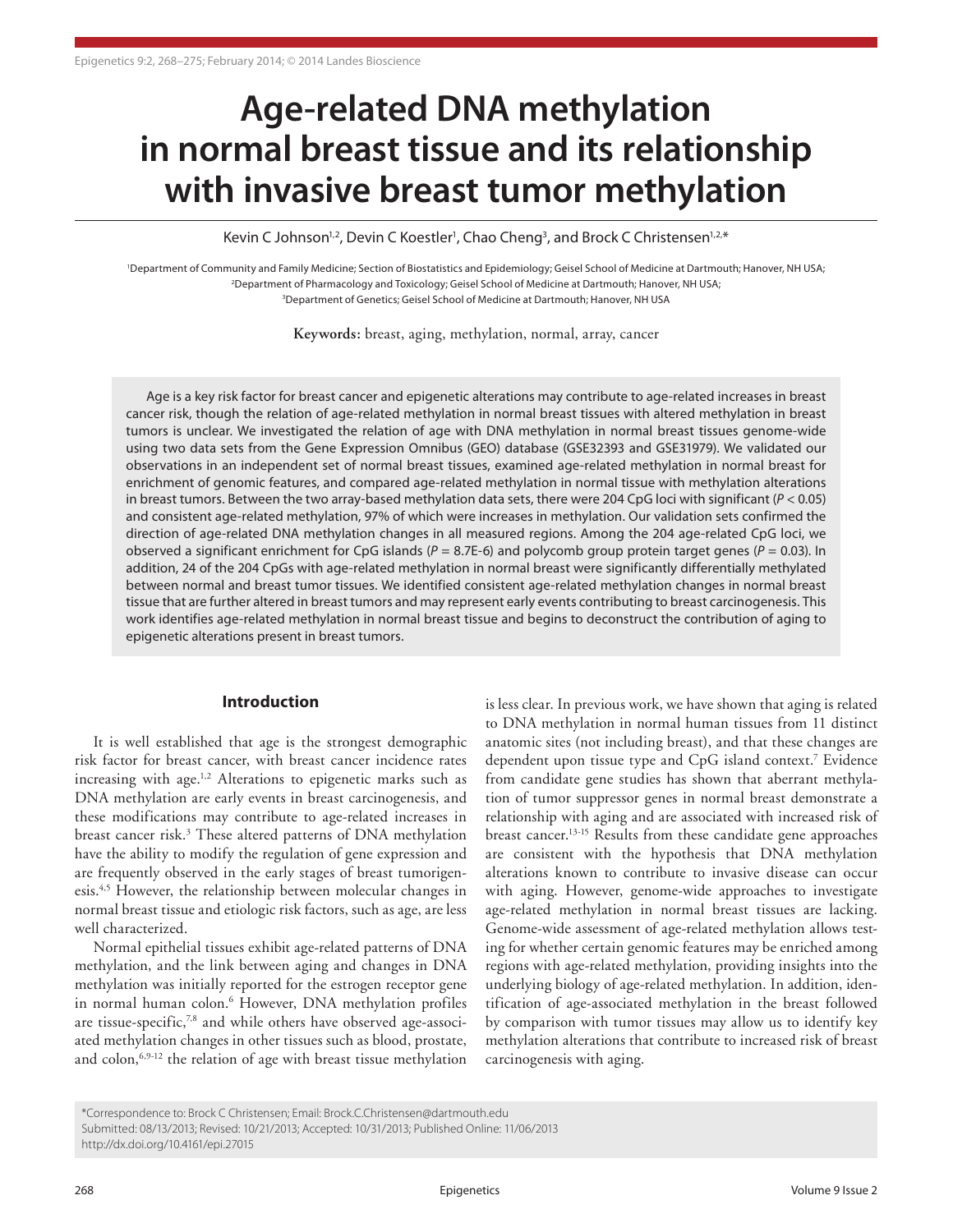In this work we used publicly available genome-wide methylation array data from normal breast tissue to investigate DNA methylation patterns associated with subject age, followed by validation in a third independent population and a set of normaladjacent breast tissues from The Cancer Genome Atlas database. Among age-related loci, enrichment analyses for genomic features were implemented to discern patterns that may be common among age-related methylation alterations and important in carcinogenesis. For instance, polycomb group proteins repress genes necessary for stem cell differentiation and the target genes of these transcriptional repressors are frequently found to be hypermethylated across a variety of tumor types.<sup>12,16-19</sup> Lastly, we compared DNA methylation levels from disease-free breast tissue to breast tumors to identify candidate age-related changes with functional relevance for neoplastic transformation.

## **Results**

**Identification of age-related methylation in breast tissue from healthy subjects**

To investigate DNA methylation patterns in the normal human breast related to subject age, we analyzed two publicly available GEO Human Methylation27 BeadArray data sets that measured methylation in normal breast tissues from breast cancer-free subjects. A summary of subject age for data sets used in this study is shown in **Table 1**. The scheme of our analysis strategy for identifying age-related CpG loci is depicted in **Figure 1**.

We modeled the association of DNA methylation with age in normal breast tissue from each GEO data set in an array-wide locus-by-locus analysis. From GSE32393 (n = 23), 2318 CpG loci were significantly  $(P < 0.05)$  associated with subject age, and from GSE31979 ( $n = 15$ ), 4458 CpG loci were significantly  $(P < 0.05)$  associated with subject age. Between these two sets of CpG loci with significant age-related methylation, 204 CpGs were shared and directionally consistent (**Table S1**). Among the 204 CpGs with significant and consistent age-related methylation 197 (97%) exhibited increased methylation as a function of age.

# **Genomic feature enrichment among CpGs with age-related methylation**

To further investigate age-related methylation in the breast we assessed the potential enrichment of local sequence and bioinformatics features among the 204 CpG loci with age-related methylation in normal breast. Through an analysis of molecular pathways using DAVID we surveyed whether any biologic functions were enriched among loci with age-related methylation. After correcting for multiple comparisons no DAVID processes were significantly enriched among the 204 age-related loci. Next, since  $ER\alpha$  is known to be a master transcriptional regulator in the breast,<sup>20</sup> we tested for enrichment of  $ER\alpha$  binding sites near the age-related CpG loci. None of the age-related CpG loci were found to be within 1 KB of ERα binding sites, though the Human Methylation27 BeadArray is relatively depleted (275/27 578 CpG loci or 0.99%) of CpG loci within 1 KB of ERα binding sites in T47D cells. Next, we examined the distribution of age-related CpG loci in canonical CpG islands and

| Table 1. Summary statistics of subject age among disease-free breast |  |
|----------------------------------------------------------------------|--|
| tissue data sets                                                     |  |

| Age, years            | GSE32393<br>$(n = 23)$ | GSE31979<br>$(n = 15)$ | <b>NDRI</b><br>$(n = 20)$ |  |
|-----------------------|------------------------|------------------------|---------------------------|--|
| Median                | 46                     | 51                     | 54.5                      |  |
| Mean                  | 47.6                   | 52.7                   | 49.7                      |  |
| Standard<br>deviation | 14.8                   | 6.8                    | 20.9                      |  |
| Range                 | $19 - 75$              | $46 - 68$              | $13 - 80$                 |  |

observed a significant enrichment of CpG island loci among agerelated CpGs (*P* = 8.7E-6, **Table 2A**). Further, age-related CpG loci were significantly more likely to exhibit increased age-related methylation (*P* < 0.008), than decreased age-related methylation. Lastly, we tested for enrichment of polycomb group protein target genes (PCGTs) among CpGs with age-related methylation. We observed substantial PCGT methylation enrichment among loci that demonstrated age-related methylation in normal breast tissue (*P* = 0.028, **Table 2B**; **Table S2**).

**Validation of age-related methylation**

To confirm observed associations between age and methylation, selected age-related loci were pyrosequenced in an independent set of disease-free breast tissues from the NDRI (n = 20). Two of the seven CpG loci, *CSNK1G2* and *IGFBP3,* reached statistical significance for age-related methylation (*P* = 0.001, *P* = 0.002), and age-related methylation was validated for two other loci, *RGS17* (*P* = 0.06) and *RBM13* (*P* = 0.1). Consistent directional age-related methylation was observed for all seven CpG loci in our independent set of normal breast tissues (**Table 3**; **Fig. S1**).

We then sought additional validation of selected loci with age-related methylation and accessed DNA methylation data from tumor-adjacent normal breast tissue samples in TCGA (n = 96). Six of the seven CpG loci passed TCGA QA/QC and were available in the TCGA methylation data set. Three of these six CpG loci had significant age-related methylation; *CSNK1G2* (*P* = 0.008), *RBM13* (*P* = 0.045), and *MME* (*P* = 0.037). Another CpG locus—associated with *RGS17*—exhibited age-related methylation (*P* = 0.07) (**Table S3**).

**Comparing age-related methylation in normal breast with breast tumor methylation**

Among CpGs with age-related methylation changes in the normal breast, we next compared methylation at these sites between normal and tumor tissues. Breast tumor methylation data was available from GSE32393  $(n = 114)$  and GSE31979 (n = 103). Logistic regression models for tumor status were fit to arcsine square root transformed β values for each of CpG loci on the arrays separately in the two data sets, adjusting for age. Overall, the two data sets shared 7403 CpG loci that were consistently and significantly (*P* < 0.05) different between breast tumor and disease-free tissues. As we observed in the age-related loci, there was also a substantial PCGT methylation enrichment among loci that demonstrated significant differences between breast tumor and disease-free tissue (*P* = 1.4E-28, **Table S4**; **Fig. S2**). Among the 204 CpG loci with age-related methylation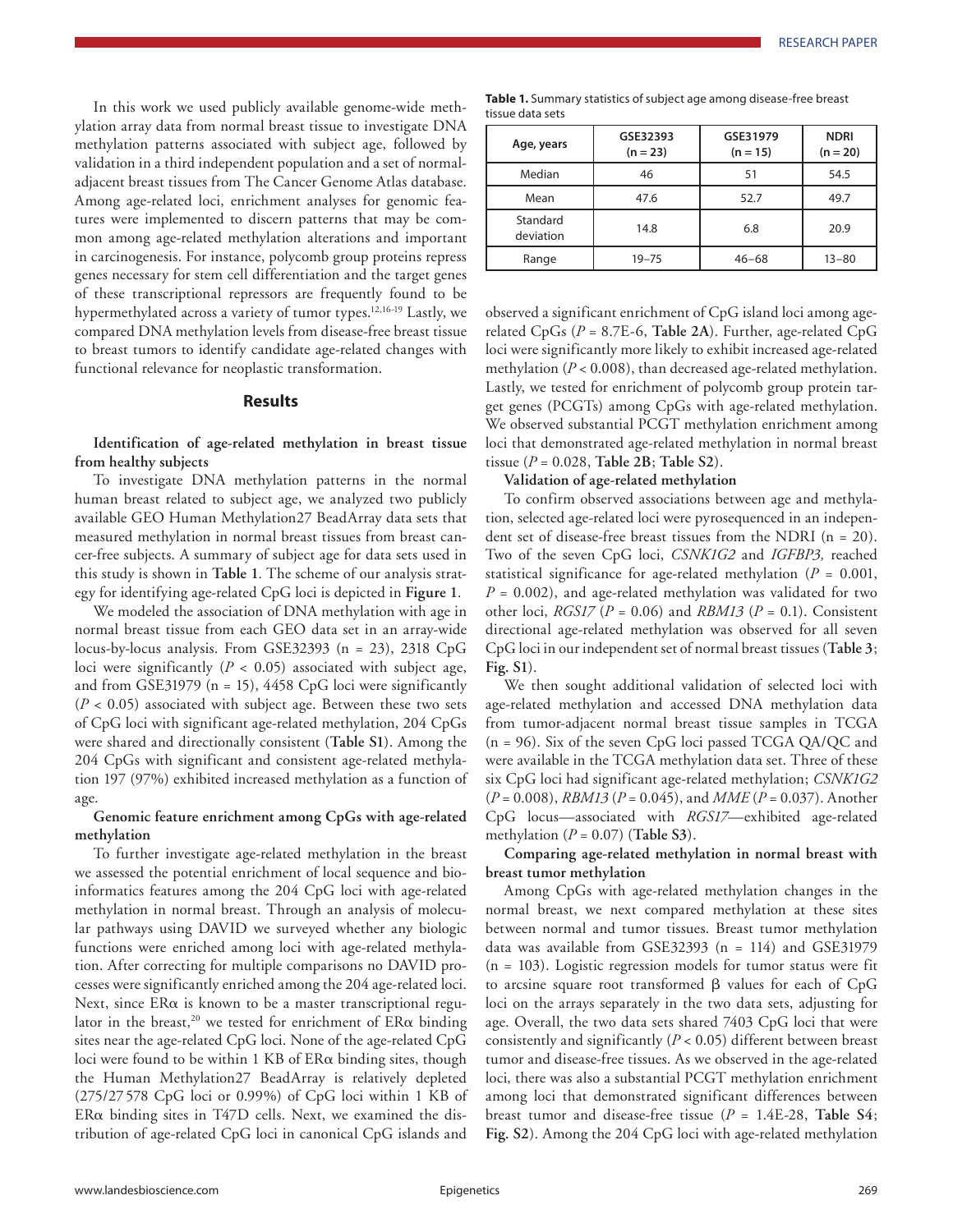

**Figure 1.** Diagram of the analysis strategy used in identifying CpG loci with age-related methylation in normal breast tissue.

in normal breast, 24 CpG loci possessed significant differences in DNA methylation between tumor and disease-free breast in a direction consistent with the age-related change (**Table S5**). **Figure 2** shows the comparison of normal breast and breast tumor methylation for the seven CpG loci selected for independent validation and demonstrates hypermethylation in tumors of CpG loci with age-related methylation in normal breast tissue. CpGs associated with *IGFBP3* and *RBM13* did not exhibit significantly increased methylation in tumors compared with normal breast for both GEO data sets. However, DNA methylation has been shown to be related with molecular subtypes of breast cancer including estrogen receptor (ER) status.<sup>21,22</sup> When stratifying tumor methylation by ER status, CpGs associated with *IGFBP3* and *RBM13* exhibit significantly increased methylation in ER+ breast tumors ( $P < 0.05$ ), compared with normal breast tissue in both GEO data sets (**Fig. 3**; **Table S6**).

# **Discussion**

Epigenetic control of gene expression (and gene expression potential) is essential for cell specificity and function. Deregulation of epigenetic control mechanisms, such as DNA methylation have been observed in both age and tissue-dependent manners, and associated with disease states such as cancer.<sup>7,23</sup> Evidence suggests that DNA methylation alterations are involved with aging-related processes and contribute to an increase in agerelated disease susceptibility. Thus, characterizing age-dependent DNA methylation changes that occur in non-pathologic breast tissue and comparing them with alterations present in tumors may expose novel links between the aging process and breast carcinogenesis. We identified CpG loci whose methylation varies with age in disease-free breast tissues. Among CpG sites with age-related methylation, we observed enrichment for CpG islands and polycomb group gene targets (PCGTs). Importantly, CpG loci with age-related methylation increases in normal breast tissue were hypermethylated in breast tumors, suggesting that age-related methylation may contribute to increased risk of cellular transformation.

It is now recognized that factors such as exposure to carcinogens, inflammation, and diet are related with altered DNA methylation.24-26 However, the mechanisms contributing to DNA methylation alterations are unclear. Changes to DNA methylation patterns credited to aging may reflect the total of an accumulation of exposures, stochastic events, reduced methyltransferase enzyme fidelity, and truly age-specific alterations. DNA methylation patterns of disease-free breast tissue would thus be expected to vary among individuals, especially with a wide range of subject ages. The identification of age-related CpG loci and mechanisms that direct the specific patterning of agerelated DNA methylation in disease-free breast tissue is useful for understanding changes that result from aging, but that have not yet resulted in a pathologic phenotype. To expose age-related alterations, we first characterized variations in CpG methylation that are consistently associated with aging through analysis of two separate genome-wide data sets. Our data suggests that there may be common genomic regions that are particularly susceptible to changes in DNA methylation over time in disease-free breast tissue and in cancer. Alternatively, our results could indicate that certain regions and genes may be enriched for age-related methylation due to cellular selection that preserves particular patterns of stochastically acquired methylation alterations.

Enrichment for age-related DNA methylation in CpG islands and PCGTs in breast tissues is consistent with prior investigations in other tissue types.7,12,16,17 In the independent diseasefree breast population we observed that both our statistically validated CpG loci, *IGFBP3* and *CSNK1G2,* are located within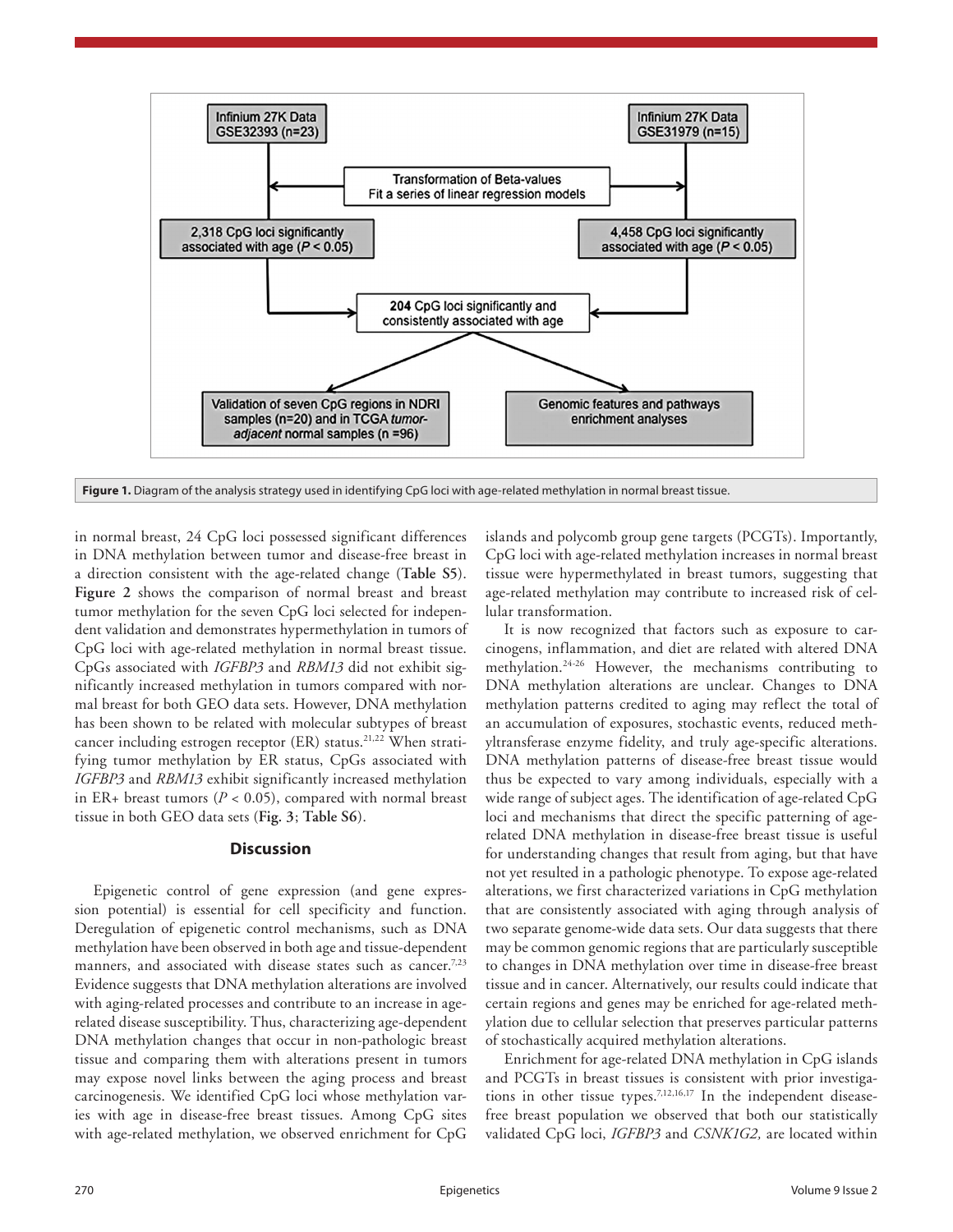**Table 2.** CpGs among the 204 age-related loci in the normal breast are enriched for localization to CpG Islands (**A**) and polycomb group target genes (PCGT) (**B**)

| A                                 |                    |                 |                     |  |  |
|-----------------------------------|--------------------|-----------------|---------------------|--|--|
| CpG island                        | CpG island         | Non CpG island  |                     |  |  |
| All array CpGs                    | 20 006 (72%)       | 7572 (28%)      |                     |  |  |
| Age-related CpGs                  | 175 (86%)          | 29 (14%)        | P value = $8.7E-6*$ |  |  |
| *Fisher exact test                |                    |                 |                     |  |  |
| В                                 |                    |                 |                     |  |  |
| Polycomb group target gene (PCGT) | <b>PCGT</b> target | Non PCGT target |                     |  |  |
| All array CpGs                    | 3610 (13%)         | 23 968 (87%)    |                     |  |  |
| Age-related CpGs<br>38 (19%)      |                    | 166 (81%)       | P value = $0.028*$  |  |  |
| *Fisher exact test                |                    |                 |                     |  |  |

**Table 3.** CpG loci selected for validation of DNA methylation relationship with subject age

|               |                          | <b>Discovery</b>                     |                     | <b>Validation</b>   |                                           |                        |                |            |
|---------------|--------------------------|--------------------------------------|---------------------|---------------------|-------------------------------------------|------------------------|----------------|------------|
| Gene          | <b>CpG Island status</b> | Direction of<br>association<br>w/age | P value<br>GSE32393 | P value<br>GSE31979 | Direction of<br>association<br>w/age NDRI | P value<br><b>NDRI</b> | Illumina cg ID | Chromosome |
| CSNK1G2       | CpG Island               | $^{+}$                               | 0.033               | 0.029               | $^{+}$                                    | 0.001                  | cq26776924     | 19         |
| <b>IGFBP3</b> | CpG Island               | $+$                                  | 0.011               | 0.011               | $+$                                       | 0.002                  | cq22083798     |            |
| RGS17         | CpG Island               | $^{+}$                               | 0.002               | 0.040               | $^{+}$                                    | 0.06                   | cq23651356     | 6          |
| <b>RBM13</b>  | CpG Island               | $^{+}$                               | 0.009               | 0.025               | $+$                                       | 0.10                   | cq23663332     | 8          |
| <b>MME</b>    | Non CpG Island           | $+$                                  | 0.002               | 0.006               | $+$                                       | 0.18                   | cq23273897     |            |
| PAX9          | CpG Island               |                                      | 0.047               | 0.035               |                                           | 0.40                   | cq26620157     | 14         |
| PEPP-2        | Non CpG Island           |                                      | 0.028               | 0.017               |                                           | 0.62                   | cq15465321     | X          |

CpG islands and near to transcriptional start sites (*CSNK1G2* = 53 bp and *IGFBP3* = 530 bp to the TSS), in addition, *IGFBP3* is also a PCGT. It remains unclear whether there are additional regulatory features of the *IGFBP3* and *CSNK1G2* loci that may be responsible for the robust relationship between methylation and age across populations and future investigations are needed to more precisely identify the genomic regions that may be preferentially deregulated with age. Methylation of PCGTs with age and in cancers has been observed across other tissue types. Given that PCGTs are epigenetically regulated during differentiation and are deregulated in cancer, enrichment of PCGTs among our age-related loci suggests that aging may contribute to cancer risk through methylation-induced dysregulation of cell fate transitions, allowing increased cellular plasticity, adaptability, and survival potential.

The plasticity of the epigenome, in the absence of disease state, is highlighted by the observation that DNA methylation patterns can be altered in people without cancer as a consequence of aging.7,27 These methylation changes with age, that have yet to result in disease, may further perpetuate the aging process in the breast by disrupting the activity of critical proteins. For instance, the deregulation of the IGF-1 axis has been implicated in the aging process and the IGFBP3 protein, whose gene is subjected to an age-related increase in methylation in the disease-free breast, is known to regulate IGF activity.<sup>28</sup> Several studies have also demonstrated that circulating levels of IGFBP3 decrease with age in both male and female populations.<sup>28-30</sup> Methylation of *IGFBP3* with aging may, in part, be responsible for reduced levels of the IGFBP3 protein in older individuals. As a result, this age-related methylation alteration might have a significant contribution to the aging process and longevity through disruption of the IGF-1 axis. Accordingly, in the examination of non-pathologic tissues there are likely to be DNA methylation changes that occur as a function of age that may or may not increase risk of carcinogenesis. In contrast to bystander events, candidate gene studies have exposed disease-relevant methylation variations for women with higher breast cancer risk. Disease-free women with higher risk of breast cancer (based on the Gail model), had higher levels of methylation in normal breast tissue at selected tumor suppressor genes compared with disease-free women with low risk.15 In our study, to discern whether regions of the epigenome with age-related DNA methylation in normal breast are relevant to disease etiology, we compared DNA methylation at these regions between normal breast and breast tumors. Indeed, our results demonstrate that CpG loci with age-related methylation alterations in disease-free breast are hypermethylated in breast tumors, suggesting that age-related DNA methylation alterations may precede carcinogenesis or indicate an increased susceptibility to cellular transformation. In disease-free breast tissues one would not expect genomic instability or extensive aberrant gene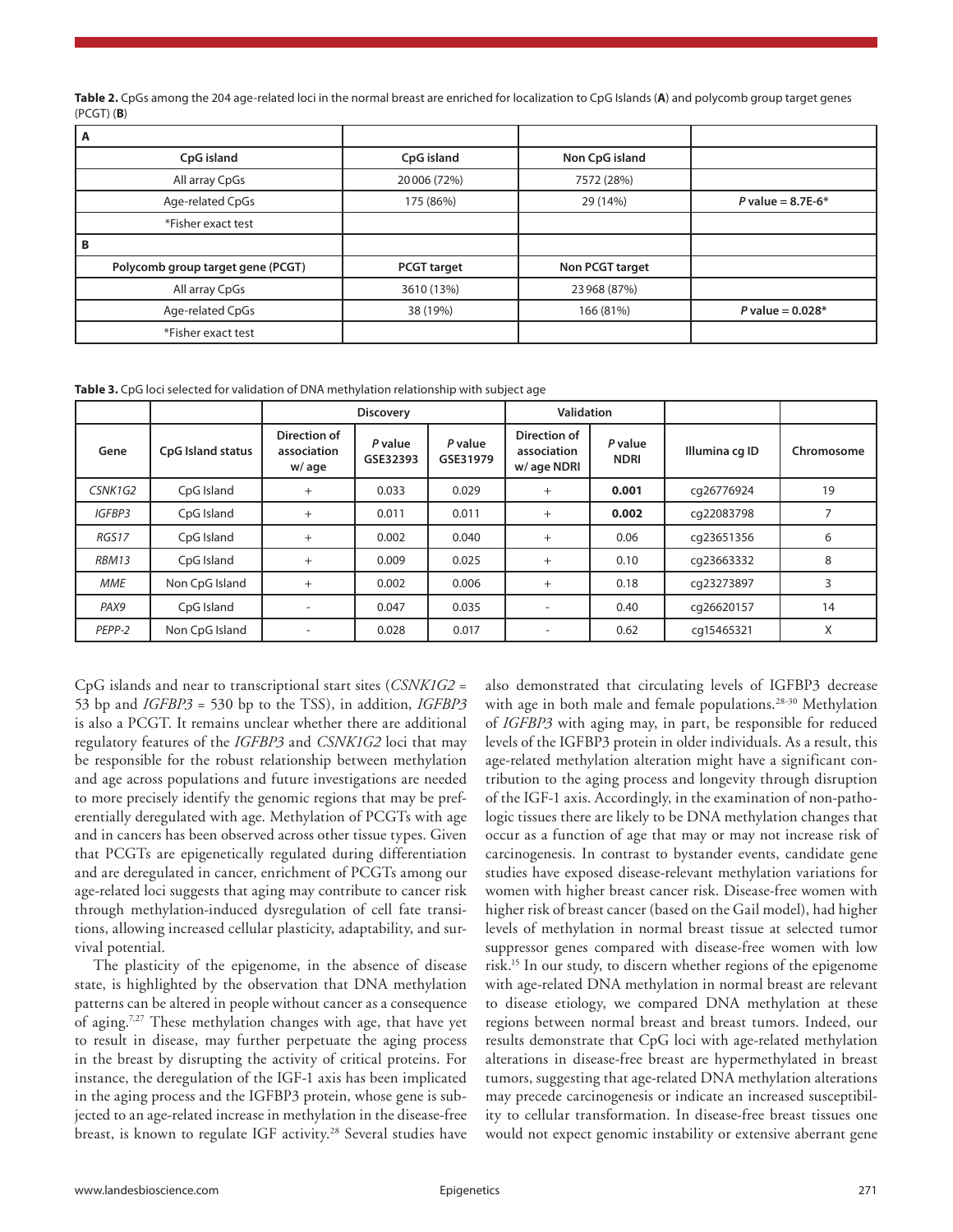

firmed to have more than 50% epithelial cells from GSE32393 (n = 114) (**A**) and GSE31979 (n = 103) (**B**) were tested for a difference against normal tissues using logistic regression analyses for tumor status and arcsine square root transformed β-values adjusting for age (\**P* < 0.05).

expression. Consistent with our results, the age-related methylation changes we observed in disease-free breast tissues were relatively moderate and likely reflect an increase in a population of cells in normal tissue that have become poised for neoplastic transformation. We postulate that disruption in the regulation of disease-relevant genes could represent common epigenetic changes in a subpopulation of normal cells that contribute to increase the risk of breast carcinogenesis with aging. In fact, among the 24 CpG loci that possessed significant differences in DNA methylation between tumor and disease-free breast in a direction consistent with the age-related change there were several genes whose deregulation have previously been shown to play crucial roles in carcinogenesis. For example, hypermethylation has been shown in the promoter region of the putative tumorsuppressors *ADAMTS18, EDNRB, PLA2R1* in several human tumors;31-33 copy number loss of *MME* and *KCNK12* genes are frequent events in sporadic breast cancer;34,35 and *PEPP2,* which experienced a loss of methylation with increasing age and further loss in tumors, is a purported cancer-promoting gene.<sup>36</sup>

Additionally, we observed that there is specificity for some DNA methylation alterations among ER positive tumors compared with disease-free breast tissue. For instance, insulinlike growth factor binding protein 3 (*IGFBP3*) encodes a protein that binds insulin-like growth factor-I to block its antiapoptotic actions, and the aberrant methylation of this putative tumor suppressor gene has been observed in ER positive breast cancer.37,38 It is therefore reasonable to suggest that age-related shifts in methylation may not only confer greater cancer risk, but some shifts may confer a stronger predisposition to a particular tumor subtype depending upon tissue context and patterning of age-related alterations.

The precise mechanisms underlying age-related alterations to the breast epigenome remain incompletely clear and most investigations to probe the contribution of DNA methylation alterations in breast biology have predominantly focused on tumors. There is a resulting paucity of genome-wide methylation data that has been published on nondiseased breast tissue. Hence, one potential limitation in this analysis is the low statistical power due to small sample sizes. In an attempt to mitigate this limitation, we analyzed two separate data sets in our discovery step and validated selected loci

with consistent results in an independent set of normal breast tissues and using TCGA tumor-adjacent normal breast tissues. Together, these data indicate that the CpG sites we observed to exhibit age-related methylation have consistent methylation changes across several populations. Another consideration when studying breast tissue is modest age-related increases in adipose tissue,<sup>39</sup> as cell-type-specific DNA methylation could influence results. However, we observed further increases in methylation among breast tumors compared with loci with age-related methylation disease-free breast tissue, suggesting that the observed age-related methylation in normal breast is not adipocytespecific. Finally, although age may reflect an accumulation of exposures, in this study we were not able to examine the relation of methylation with other known breast cancer risk factors or exposures. Future population-based studies are needed to investigate the relation of DNA methylation with breast cancer risk factors such as reproductive history, body mass index, and family history of disease in normal breast tissue and their relation to methylation alterations in breast tumors.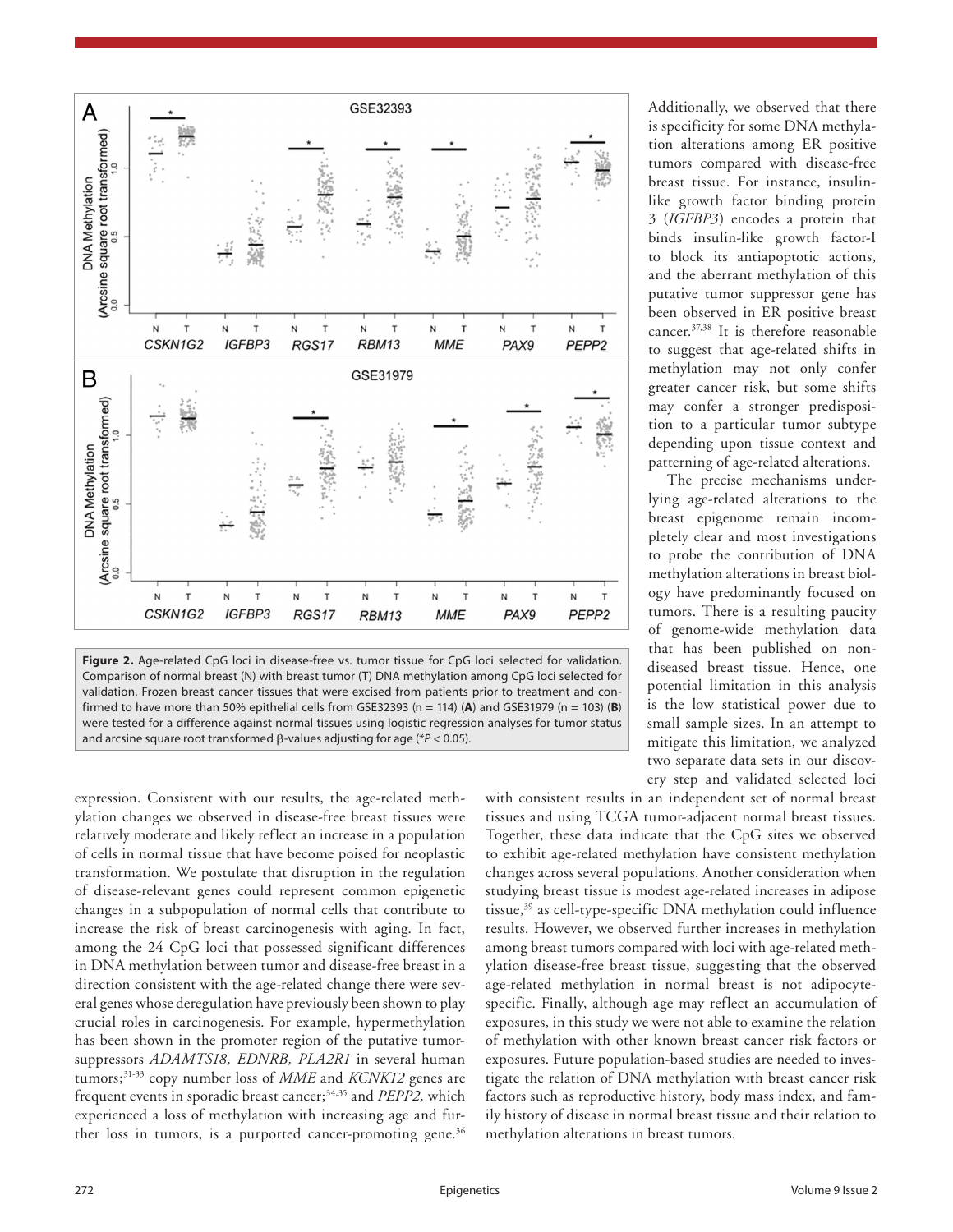We have provided evidence for variation in disease-free breast methylation that is related to aging. We extended our investigation of these methylation alterations to breast tumor tissues, and observed common biology of epigenetic alterations that exist between cancer and aging. Cancer and aging are tightly interconnected processes, and our approach identified methylation alterations present in the normal aging breast methylome that may increase disease risk in cancer-free individuals. Age-related methylation changes in disease-free breast that also are present in tumors offer additional insights into the relation among epigenetic alterations, aging, and breast carcinogenesis.

# **Materials and Methods**

## **Tissues and study subjects**

We accessed two genome-wide DNA methylation data sets from the Gene Expression Omnibus that included normal breast tissues (GEO, http://www.ncbi.nlm. nih.gov/geo/, Accession numbers GSE32393 and GSE31979), consisting of 23 (GSE32393) and 15 (GSE31979) reduction mammoplasty specimens from disease-free women. For independent validation, freshfrozen disease-free breast tissue was obtained from 20 subjects sourced from the National Disease Research Interchange (NDRI). For additional in silico validation, level 3 DNA



# **DNA isolation, bisulfite modification, PCR, and pyrosequencing analysis**

DNA was extracted from fresh-frozen NDRI subject breast tissue using the DNeasy Blood and Tissue Kit according to the manufacturer's protocol (Qiagen, 69504) and quantified via a Nanodrop spectrophotometer (Thermo Scientific, ND-2000). Genomic DNA was bisulfite modified using the EZ DNA Methylation Kit (Zymo Research, D5002) in adherence with the manufacturer's protocol. CpG targets for pyrosequencing analysis were selected from CpG loci rank-ordered by





**Figure 3.** Tumor subtype specific age-related CpG loci in disease-free vs. ER positive tumor tissue. Comparison of estrogen receptor positive breast tumor DNA methylation to normal breast tissues at the *IGFBP3* (**A**) and *RBM13* (**B**) associated CpG loci in GSE32393 and GSE31979. Logistic regression analyses for tumor status, using only estrogen receptor (ER) positive tumors (GSE32393: ER+ = 76 tumors, GSE31979: ER+ = 50 tumors), were tested for a difference against normal tissues modeling arcsine square root transformed β-values (\**P* < 0.05).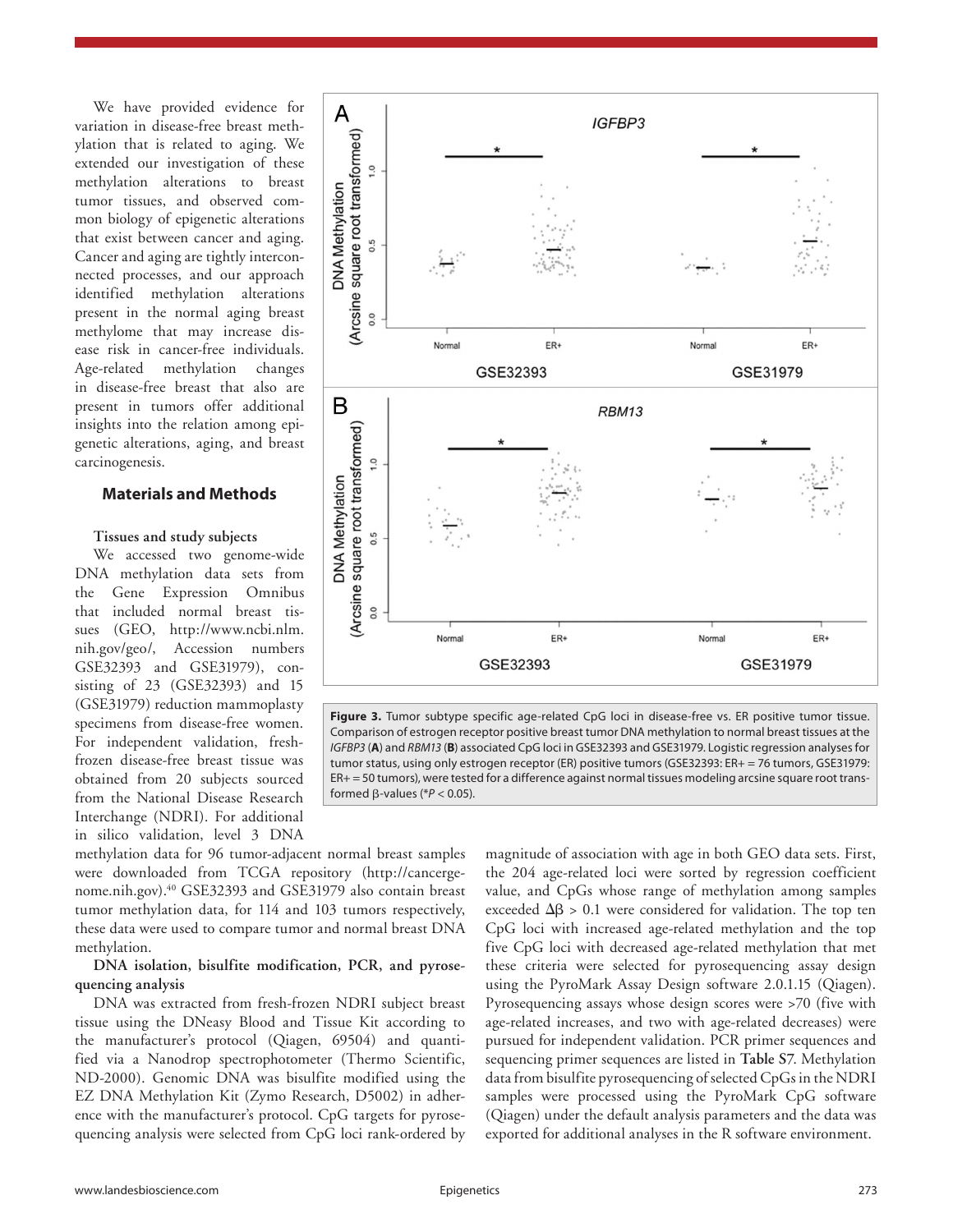## **Statistical analysis**

All methylation data were analyzed using the R statistical package, version 2.15.2 (www.r-project.org). To identify agerelated CpG loci linear regression models were applied arraywide in locus-by-locus analyses separately in the two GEO data sets by modeling arcsine square root transformed methylation as the response for variance stabilization and normality considerations<sup>41</sup> and subject age as the independent variable. An association was considered significant where  $P < 0.05$ . To reduce type I error in these smaller subject populations, the intersection of CpG loci between the two data sets that were directionally consistent and significantly associated with age were used in subsequent analyses. Linear regression models were also used for the validation analyses of the select CpG loci in the NDRI population, modeling percent methylation from pyrosequencing as the response and NDRI subject age as the independent variable. For in silico validation of select CpG loci, level 3 normalized Illumina Infinium Human Methylation450 BeadChip data from TCGA was used modeling arcsine square root transformed methylation as the response variable and subject age as the independent variable. The Database for Annotation, Visualization, and Integrated Discovery was used for an analysis of molecular pathways.<sup>42,43</sup> In the DAVID analysis, the set of genes represented on the Illumina HumanMethylation27 array was used as the referent set, and the set of genes associated with age-related CpG loci was the gene set tested. Enrichment analyses of sequence and genomic features among age-related CpG loci were performed using the two-tailed

Fisher exact tests. CpG Island status was taken from the Illumina HumanMethylation27 annotation file and the polycomb group (PcG) target status for a given CpG loci was based on whether the gene associated with that CpG was described as a PcG target in previously published works.<sup>44-47</sup> Estrogen Receptor  $\alpha$  transcription factor binding sites were identified from ERα ChIP-Seq experiments in T47D cells and presence of a CpG within 1 KB of these regions was queried.<sup>48</sup> To compare breast tumor and normal breast DNA methylation, tumor methylation data from the same GEO data sets was modeled using logistic regression where tumor status was the response, fit to arcsine square root transformed β-values and adjusting for subject age. A stratified analysis of estrogen receptor positive tumors vs. normal breast methylation also was performed. Associations where *P* < 0.05 were considered to be statistically significant.

#### **Disclosure of Potential Conflicts of Interest**

No potential conflicts of interest were disclosed.

### **Financial Disclosures**

This work was supported by NIH grants P20GM104416 (BCC), R25CA134286 (DCK), and American Cancer Society Research Grant IRG-82-003-27 (CC).

#### **Supplemental Materials**

Supplemental materials may be found here: www.landesbioscience.com/journals/epigenetics/article/27015

#### **References**

- 1. Benz CC, Yau C. Ageing, oxidative stress and cancer: paradigms in parallax. Nat Rev Cancer 2008; 8:875- 9; PMID:18948997; http://dx.doi.org/10.1038/ nrc2522
- 2. Edwards BK, Howe HL, Ries LA, Thun MJ, Rosenberg HM, Yancik R, Wingo PA, Jemal A, Feigal EG. Annual report to the nation on the status of cancer, 1973-1999, featuring implications of age and aging on U.S. cancer burden. Cancer 2002; 94:2766- 92; PMID:12173348; http://dx.doi.org/10.1002/ cncr.10593
- 3. Tlsty TD, Crawford YG, Holst CR, Fordyce CA, Zhang J, McDermott K, Kozakiewicz K, Gauthier ML. Genetic and epigenetic changes in mammary epithelial cells may mimic early events in carcinogenesis. J Mammary Gland Biol Neoplasia 2004; 9:263-74; PMID:15557799; http://dx.doi. org/10.1023/B:JOMG.0000048773.95897.5f
- 4. Jaenisch R, Bird A. Epigenetic regulation of gene expression: how the genome integrates intrinsic and environmental signals. Nat Genet 2003; 33(Suppl):245-54; PMID:12610534; http://dx.doi. org/10.1038/ng1089
- 5. Widschwendter M, Jones PA. DNA methylation and breast carcinogenesis. Oncogene 2002; 21:5462- 82; PMID:12154408; http://dx.doi.org/10.1038/ sj.onc.1205606
- 6. Issa JP, Ottaviano YL, Celano P, Hamilton SR, Davidson NE, Baylin SB. Methylation of the oestrogen receptor CpG island links ageing and neoplasia in human colon. Nat Genet 1994; 7:536- 40; PMID:7951326; http://dx.doi.org/10.1038/ ng0894-536
- 7. Christensen BC, Houseman EA, Marsit CJ, Zheng S, Wrensch MR, Wiemels JL, Nelson HH, Karagas MR, Padbury JF, Bueno R, et al. Aging and environmental exposures alter tissue-specific DNA methylation dependent upon CpG island context. PLoS Genet 2009; 5:e1000602; PMID:19680444; http:// dx.doi.org/10.1371/journal.pgen.1000602
- 8. Liang P, Song F, Ghosh S, Morien E, Qin M, Mahmood S, Fujiwara K, Igarashi J, Nagase H, Held WA. Genome-wide survey reveals dynamic widespread tissue-specific changes in DNA methylation during development. BMC Genomics 2011; 12:231; PMID:21569359; http://dx.doi. org/10.1186/1471-2164-12-231
- 9. Fraga MF, Ballestar E, Paz MF, Ropero S, Setien F, Ballestar ML, Heine-Suñer D, Cigudosa JC, Urioste M, Benitez J, et al. Epigenetic differences arise during the lifetime of monozygotic twins. Proc Natl Acad Sci U S A 2005; 102:10604-9; PMID:16009939; http:// dx.doi.org/10.1073/pnas.0500398102
- 10. Kwabi-Addo B, Chung WB, Shen L, Ittmann M, Wheeler T, Jelinek J, Issa JPJ. Age-related DNA methylation changes in normal human prostate tissues. Clin Cancer Res 2007; 13:3796-802; PMID:17606710; http://dx.doi.org/10.1158/1078- 0432.CCR-07-0085
- 11. Rakyan VK, Down TA, Maslau S, Andrew T, Yang TP, Beyan H, Whittaker P, McCann OT, Finer S, Valdes AM, et al. Human aging-associated DNA hypermethylation occurs preferentially at bivalent chromatin domains. Genome Res 2010; 20:434- 9; PMID:20219945; http://dx.doi.org/10.1101/ gr.103101.109
- 12. Teschendorff AE, Menon U, Gentry-Maharaj A, Ramus SJ, Weisenberger DJ, Shen H, Campan M, Noushmehr H, Bell CG, Maxwell AP, et al. Agedependent DNA methylation of genes that are suppressed in stem cells is a hallmark of cancer. Genome Res 2010; 20:440-6; PMID:20219944; http:// dx.doi.org/10.1101/gr.103606.109
- 13. Euhus DM, Bu D, Milchgrub S, Xie XJ, Bian A, Leitch AM, Lewis CM. DNA methylation in benign breast epithelium in relation to age and breast cancer risk. Cancer Epidemiol Biomarkers Prev 2008; 17:1051-9; PMID:18483325; http://dx.doi. org/10.1158/1055-9965.EPI-07-2582
- 14. Fackler MJ, Rivers A, Teo WW, Mangat A, Taylor E, Zhang Z, Goodman S, Argani P, Nayar R, Susnik B, et al. Hypermethylated genes as biomarkers of cancer in women with pathologic nipple discharge. Clin Cancer Res 2009; 15:3802-11; PMID:19470737; http://dx.doi.org/10.1158/1078-0432.CCR-08-1981
- 15. Lewis CM, Cler LR, Bu DW, Zöchbauer-Müller S, Milchgrub S, Naftalis EZ, Leitch AM, Minna JD, Euhus DM. Promoter hypermethylation in benign breast epithelium in relation to predicted breast cancer risk. Clin Cancer Res 2005; 11:166-72; PMID:15671542
- 16. Maegawa S, Hinkal G, Kim HS, Shen L, Zhang L, Zhang J, Zhang N, Liang S, Donehower LA, Issa JP. Widespread and tissue specific age-related DNA methylation changes in mice. Genome Res 2010; 20:332-40; PMID:20107151; http://dx.doi. org/10.1101/gr.096826.109
- 17. Ohm JE, McGarvey KM, Yu X, Cheng LZ, Schuebel KE, Cope L, Mohammad HP, Chen W, Daniel VC, Yu W, et al. A stem cell-like chromatin pattern may predispose tumor suppressor genes to DNA hypermethylation and heritable silencing. Nat Genet 2007; 39:237-42; PMID:17211412; http://dx.doi. org/10.1038/ng1972
- 18. Widschwendter M, Fiegl H, Egle D, Mueller-Holzner E, Spizzo G, Marth C, Weisenberger DJ, Campan M, Young J, Jacobs I, et al. Epigenetic stem cell signature in cancer. Nat Genet 2007; 39:157-8; PMID:17200673; http://dx.doi.org/10.1038/ng1941